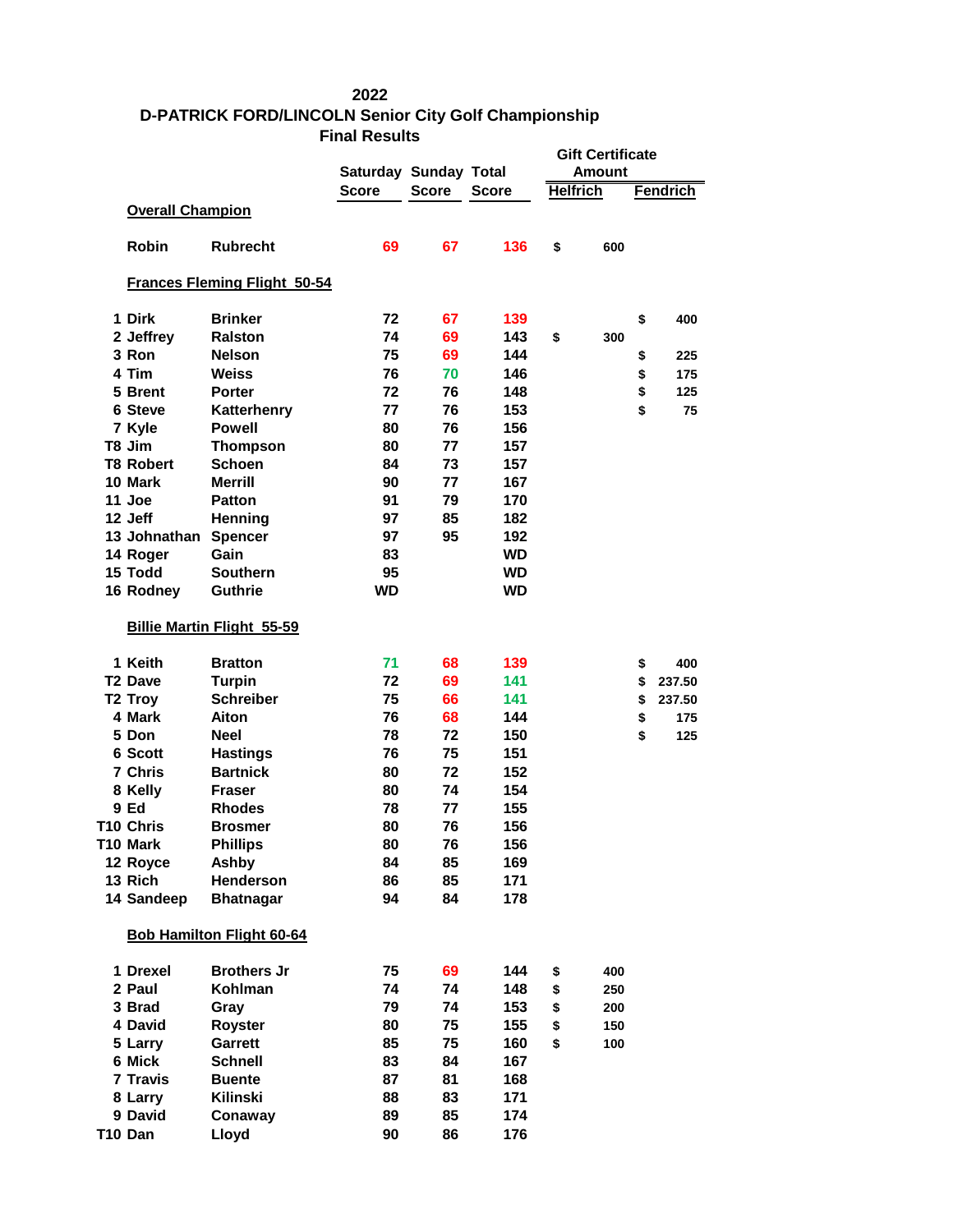| T10 Brian              | <b>Partridge</b>                 | 94  | 82  | 176       |           |           |
|------------------------|----------------------------------|-----|-----|-----------|-----------|-----------|
| 12 Joe                 | <b>Stellern</b>                  | 79  |     | <b>DQ</b> |           |           |
|                        | <b>Richie Moore Flight 65-69</b> |     |     |           |           |           |
| 1 Neal                 | <b>Boughton</b>                  | 74  | 70  | 144       | \$<br>400 |           |
| 2 John                 | <b>Baburnich</b>                 | 78  | 72  | 150       | \$<br>300 |           |
| <b>T3 Steve</b>        | Wassmer                          | 74  | 77  | 151       |           | \$<br>225 |
| <b>T3 Steven</b>       | <b>Vandiver</b>                  | 75  | 76  | 151       |           | \$<br>225 |
| 5 Jay                  | <b>Ritter</b>                    | 78  | 75  | 153       |           | \$<br>150 |
| 6 Britt                | Reddington                       | 80  | 74  | 154       | \$<br>140 |           |
| 7 Richard              | Wigginton                        | 80  | 75  | 155       |           | \$<br>120 |
| 8 Greg                 | Glisson                          | 84  | 73  | 157       |           | \$<br>75  |
| 9 Blake                | Oeth                             | 81  | 79  | 160       |           |           |
| 10 Steve               | <b>Stabenfeldt</b>               | 83  | 81  | 164       |           |           |
| 11 Dwayne              | <b>McHugh</b>                    | 87  | 79  | 166       |           |           |
| 12 Joe                 | Gish                             | 82  | 85  | 167       |           |           |
| 13 Bill                | Clark                            | 84  | 85  | 169       |           |           |
| 14 Brad                | <b>Johann</b>                    | 88  | 82  | 170       |           |           |
| 15 Eddie               | Hood                             | 91  | 83  | 174       |           |           |
| 16 Joe                 | Kastle                           | 97  | 90  | 187       |           |           |
| 17 Steve               | <b>Schimmelman</b>               | 93  | 101 | 194       |           |           |
| 18 Marlin              | <b>Briles</b>                    | 105 | 93  | 198       |           |           |
| 19 Rodney              | <b>Buchanan</b>                  | WD  |     | WD        |           |           |
| Ed Wolf Flight 70 - 74 |                                  |     |     |           |           |           |
|                        |                                  |     |     |           |           |           |
| 1 Tony                 | Hill                             | 70  | 69  | 139       | \$<br>400 |           |
| 2 Joe                  | Hahn                             | 73  | 70  | 143       |           | \$<br>250 |
| 3 Dave                 | <b>Bates</b>                     | 76  | 71  | 147       | \$<br>70  | \$<br>80  |
| 4 Robert               | <b>Torrence</b>                  | 75  | 73  | 148       |           | \$<br>75  |
| 5 Brad                 | Coole                            | 74  | 81  | 155       |           |           |
| 6 Pete                 | Weinert                          | 76  | 81  | 157       |           |           |
| 7 Terry                | <b>Babb</b>                      | 83  | 87  | 170       |           |           |
| 8 William<br>9 E Micah | <b>Phillips</b>                  | 86  | 88  | 174       |           |           |
|                        | <b>Johnson</b>                   | 96  | 92  | 188       |           |           |
|                        | Don Partridge Flight 75+         |     |     |           |           |           |
| 1 Donald               | <b>Shull</b>                     | 81  | 68  | 149       |           | \$<br>400 |
| 2 Larry                | <b>Swallows</b>                  | 77  | 73  | 150       | \$<br>300 |           |
| 3 Mike                 | <b>Hurt</b>                      | 76  | 77  | 153       |           | \$<br>225 |
| <b>T4 Steve</b>        | <b>Pritchett</b>                 | 76  | 78  | 154       | \$<br>78  |           |
| <b>T4 Maurice</b>      | <b>Hildebrant</b>                | 78  | 76  | 154       | \$<br>78  |           |
| <b>T4 Robert</b>       | <b>Vanbritson</b>                | 78  | 76  | 154       | \$<br>78  |           |
| T4 Ken                 | <b>Schreiber</b>                 | 79  | 75  | 154       | \$<br>78  |           |
| <b>T4 Paul</b>         | <b>Berryman</b>                  | 80  | 74  | 154       | \$<br>78  |           |
| 9 William              | <b>Osbourne</b>                  | 75  | 80  | 155       |           |           |
| 10 Jerry               | White                            | 88  | 77  | 165       |           |           |
| 11 James R             | <b>Harris</b>                    | 84  | 82  | 166       |           |           |
| 12 Jerry               | <b>Cravens</b>                   | 86  | 81  | 167       |           |           |
| 13 Jerry               | Weigand                          | 83  | 85  | 168       |           |           |
| 14 Pat                 | Kidd                             | 88  | 82  | 170       |           |           |
| 15 Ed                  | <b>Nicholson</b>                 | 90  | 81  | 171       |           |           |
| 16 Lawrence            | White                            | 94  | 87  | 181       |           |           |
|                        |                                  |     |     |           |           |           |

**\$ 4,000 \$ 4,000**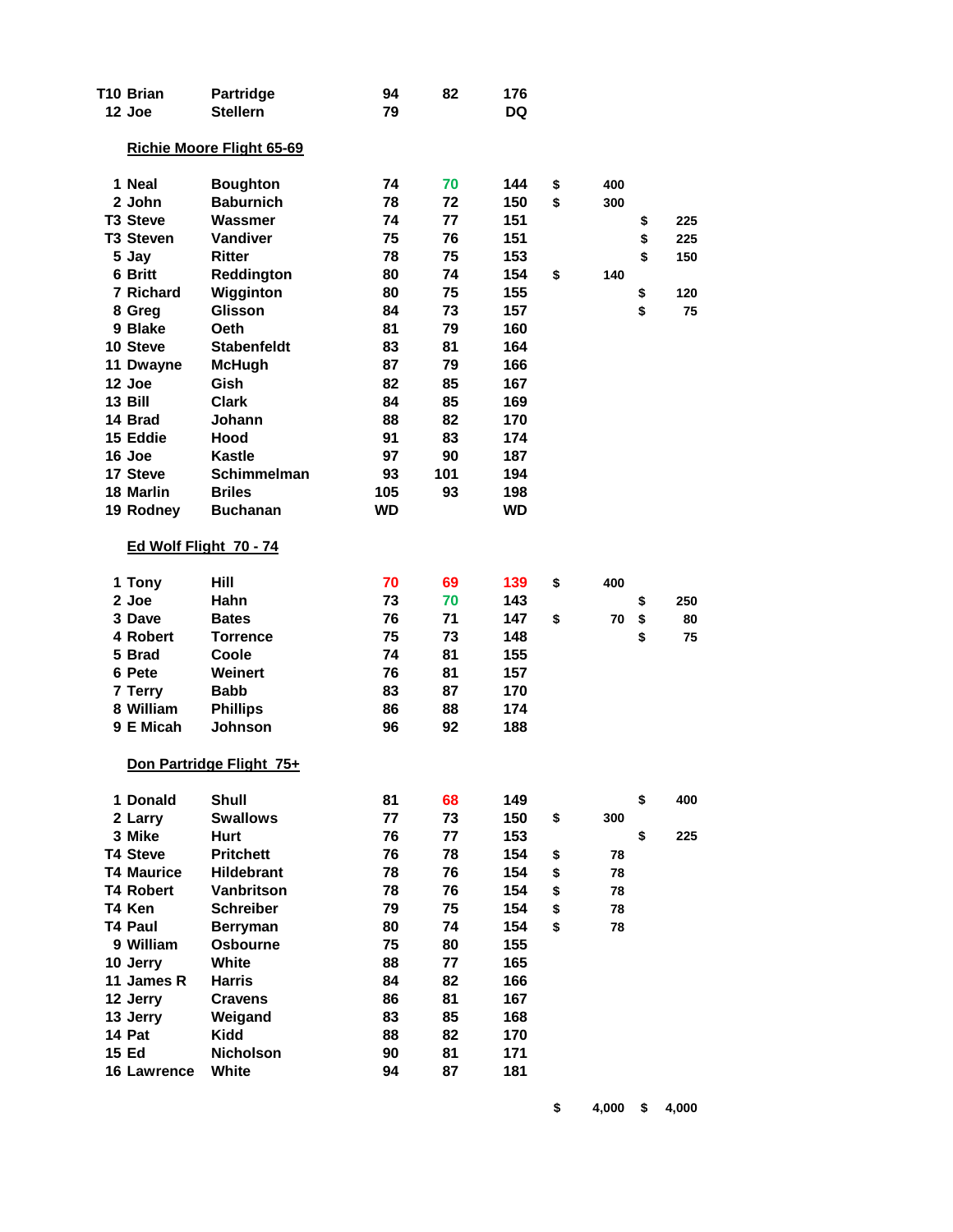## **Rubrecht's Tournament Experience Produces Fifth Championship**

Robin Rubrecht closed his round on Sunday with three birdies on his last four holes to claim his fifth D-Patrick Ford Lincoln Evansville Senior City Golf Championship.

After arriving home late Friday night from a senior golf tournament in South Carolina, Robin cruised to a two under par 69 Saturday morning in the first round of the Senior City to lead the field by 2 strokes. Keith Bratton was the only other golfer to match par at 71 while Dirk Brinker, Dave Turpin and Brent Porter were in contention at one over par 72. Joe Hahn, who shot his age, was next at 73.

With four previous wins in this event and several wins in Golfweek and Society of Seniors national competition, Rubrecht called on his tournament experience to hold off Bratton's day-long persistence and a late charge by Brinker. "It's about the preparation and staying in the moment that the experience brings", he said. "If you can play relaxed, the bad shots don't affect you so much -- regroup and keep grinding".

Keith closed the gap in Sunday's second round at Fendrich to one shot with two birdies on the front nine; and, after Robin bogeyed #13, they were tied. Keith then took the lead with a two-putt birdie on #14 at 3 under.

"The key to the tournament was 15 and 16", Robin said. He drew on his experience. "I am always short on this hole. So, I told myself to stand up there and hit it!" He nearly holed the shot and had a 2-footer for birdie. Keith mishit his approach and left it on the front of the green but after two good putts and a lip-out he made bogey. Robin re-took the lead at -3.

In the mean-time, Dirk Brinker was making a run with three birdies on the back and he rolled in a 30-footer for an eagle on #17 to put him at -2 and within 1 shot of the lead.

Standing on the 16th green Robin and Keith were discussing how much fun it is to have a chance to win this tournament and be playing with friends. Then Robin holed his own 30-footer from above the cup and Keith said "it's not that much fun anymore", with a laugh. Keith then missed his 12-foot slider and Rubrecht had a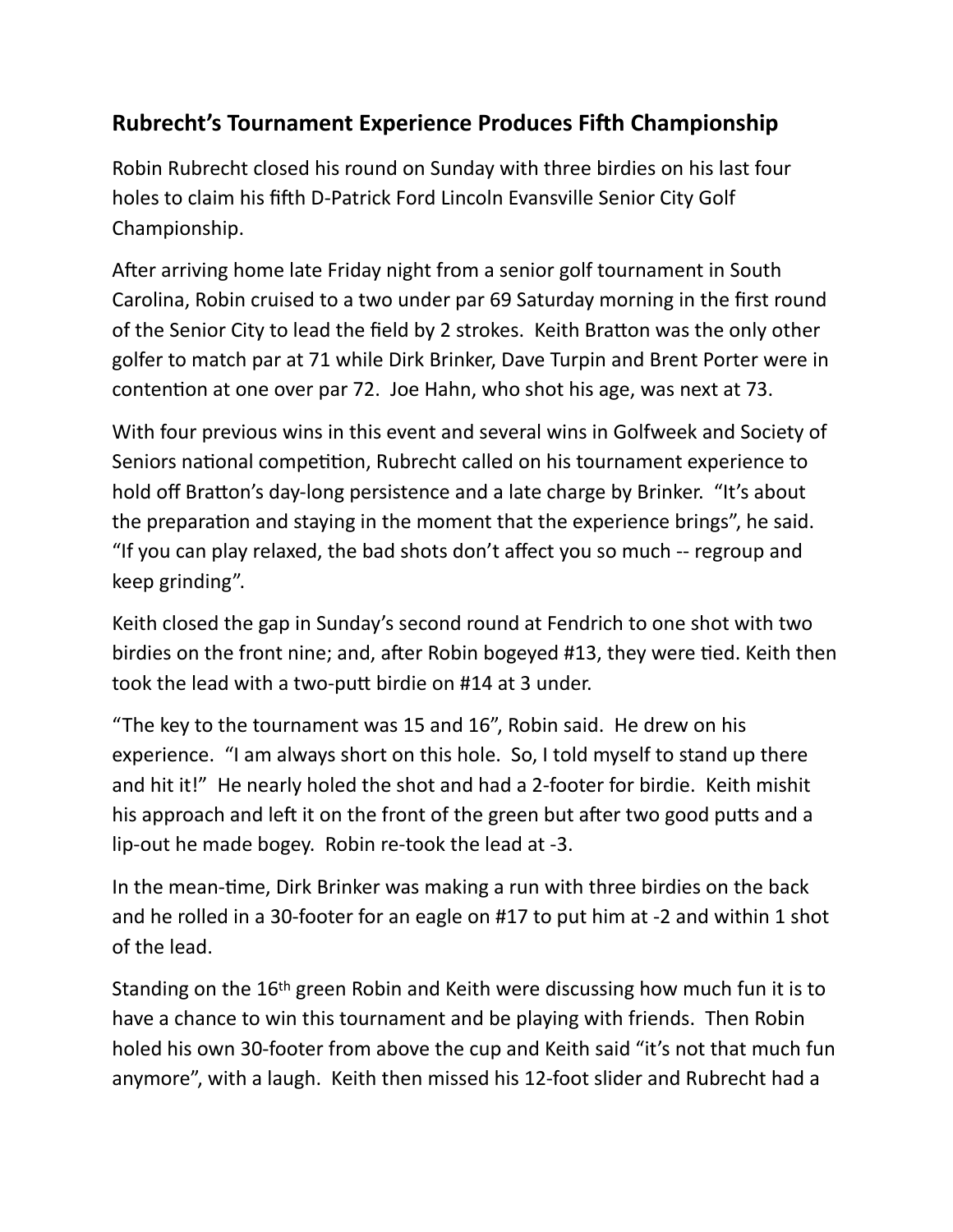two-shot lead with two to play. Robin added another birdie on 17 after nearly driving the green making the final margin 3 stokes at 5 under par.

 "I'm really happy with the way I played", said Keith. "I have been working the last two years to get my tournament game back, mainly from the mental side. This weekend it finally showed up, but I just got beat. Robin deserved to win".

"The fact that Keith was playing well really kept me focused and grinding", Robin said. "I think my tournament experience prevailed down the stretch. The two nine irons I hit on 15 and 16 were probably the best I've hit all year. I was just lagging the putt on 16 and it went in, I was lucky".

Robin also commented on the condition of both courses. "I would like to commend the Superintendents and their staffs for the conditions of the two courses. They were really, really good especially considering the budgetary restrictions they are under. It's the best they have been in years."

The Frances Flemming flight winner was Dirk Brinker with a closing 67 and 139, 2 under par, total. Jeff Ralston finished second at 143 and Ron Nelson third at 144. Both shot 69 for the day.

Keith Bratton prevailed in the Billie Martin flight shooting 68 on Sunday for a 139 total over Dave Turpin and Troy Schreiber who shot even par for the two days at 141. Troy shot 66 in the second round winning medalist honors for the field after a near tragic experience on Saturday -- sprinting to save a golf cart from rolling into the lake on #6 at Helfrich. "I thought I would be sore today, but I don't hurt anywhere", he said.

In the Bob Hamilton flight Drexel Brothers shot 69 to finish with a 144 total and the win over Paul Kohlman at 148. Brad Gray was third at 153.

Neal Boughton won the Richie Moore flight matching par 70 on Sunday for a 144 total. John Baburnich finished second at 150 and Steve Wassmer and Steve Vandiver tied for third with 151 totals.

The Ed Wolf flight was won by Tony Hill who shot 1-under par both days for a 139 total besting Joe Hahn (143) by four shots. Both players shot their age both days. Dave Bates finished third at 147.